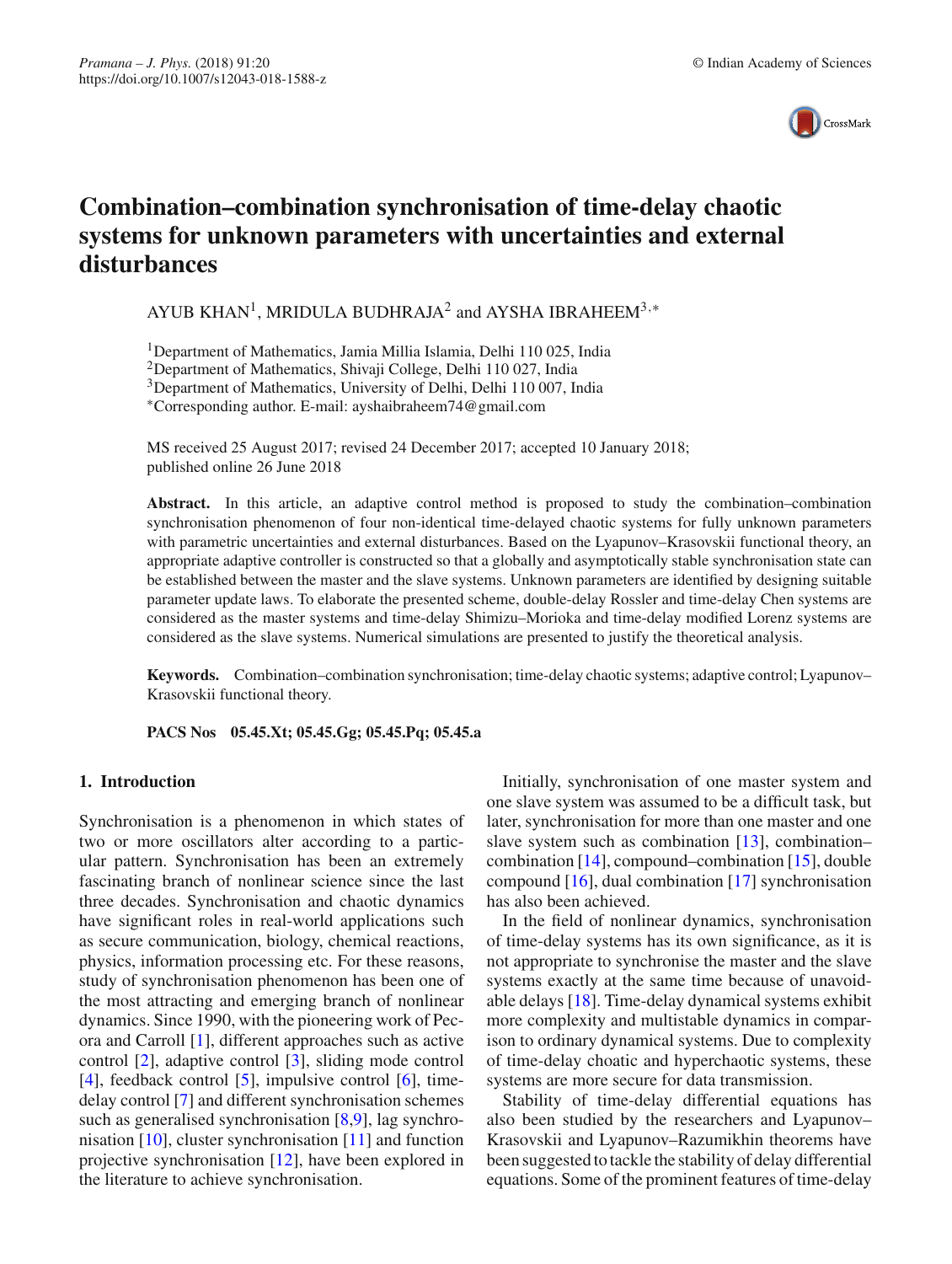are: memory effect, coexistence of multiple attractors and the finite signal transmission speeds [\[19](#page-10-13)]. In real life, several models [\[20](#page-10-14)[,21\]](#page-10-15) have been investigated which can be presented in a more accurate way by using time delay. The aforesaid reasons motivated the researchers to investigate more results on time-delay systems.

In the last few years, different kinds of problems have been tackled on delay phenomena such as synchronisation in an array of nonlinearly coupled chaotic neural networks with coupling delays [\[22\]](#page-10-16), synchronisation of non-identical chaotic neural networks with leakage delay and mixed time-varying delays [\[23](#page-10-17)], cluster synchronisation in nonlinearly coupled delayed networks of non-identical dynamic systems with time-varying delays by pinning control method [\[24\]](#page-10-18) and synchronisation of switched delay networks with interval parameters uncertainty [\[25](#page-10-19)] etc.

Projective synchronisation has also been studied widely for time-delay chaotic systems through different approaches [\[26](#page-10-20)[,27\]](#page-10-21). In the last few years, projective synchronisation for identical and non-identical timedelay dynamical systems has been investigated for fully unknown parameters by Ansari and Das [\[28](#page-10-22)].

Despite all the above-mentioned work, a very few researches are available on time-delay systems with more than one master system and one slave system. Recently, combination synchronisation of time-delay chaotic systems has been achieved for identical systems [\[29](#page-10-23)] and non-identical systems [\[30\]](#page-10-24). The work done in this paper is an extension of the problems considered in [\[29](#page-10-23)[,30\]](#page-10-24).

Motivated by the above discussions, problem of combination–combination synchronisation for nonidentical time-delay chaotic systems is investigated under the effect of parametric uncertainties and external disturbances. In this work, by employing nonlinear control method, combination–combination synchronisation is achieved based on Lyapunov–Krasovskii functional theory [\[31](#page-10-25)[,32\]](#page-10-26).

In real-life applications, parameters are not always known and the role of external disturbances cannot be avoided. Therefore, the problem considered in this paper is significant. The main features of the presented work are: (i) To the best of our knowledge, problem of combination–combination synchronisation of time-delay chaotic systems with unknown parameters, parametric uncertainties and external disturbances has not been considered till now, (ii) several existing results [\[28](#page-10-22)[–30\]](#page-10-24) can be achieved as a particular case of the presented approach, (iii) this scheme is more useful for data transmission due to the complexity of time-delay systems and more number of master and slave systems, as information signal can be dissevered with different chaotic signals.

The paper is organised as follows: In [§2,](#page-1-0) problem is formulated. In [§3](#page-3-0) description of all four time-delay systems are given. Controllers are designed and computational results are presented in [§4](#page-5-0) and [§5](#page-8-0) is conclusion, where the main features of this work are highlighted.

#### <span id="page-1-0"></span>**2. Problem formulation**

Let the two time-delay master systems be

<span id="page-1-2"></span>
$$
\begin{cases}\n\dot{u} = f_1(u) + g_1(u)P_1 + h_1(u(t - T_1))Q_1 \\
+ \Delta B_1 u + D_1(t), \\
u = \theta(t), -T_1 \le t \le 0, \\
\dot{v} = f_2(v) + g_2(v)R_1 + h_2(v(t - T_2))S_1 \\
+ \Delta B_2 v + D_2(t), \\
v = \eta(t), -T_2 \le t \le 0.\n\end{cases}
$$
\n(1)

<span id="page-1-1"></span>Let the two time-delay slave systems be

$$
\begin{cases}\n\dot{w} = f_3(w) + g_3(w)P_2 + h_3(w(t - T_3))Q_2 \\
+ \Delta B_3w + D_3(t) + \sigma_1, \\
w = \varphi(t), -T_3 \le t \le 0, \\
\dot{x} = f_4(x) + g_4(x)R_2 + h_4(x(t - T_4))S_2 + \Delta B_4x \\
+ D_4(t) + \sigma_2, \\
x = \varphi(t), -T_4 \le t \le 0,\n\end{cases}
$$
\n(2)

where  $u, v, w, x \in \mathbb{R}^n$  are the vectors of state variables of the master and the slave systems.  $f_1(u)$ ,  $f_2(v)$ ,  $f_3(w)$ ,  $f_4(x) \in R^n$ ,  $g_1(u) \in R^{n \times m_1}$ ,  $h_1(u(t-T_1)) \in R^{n \times m_2}$ , *g*<sub>2</sub>(*v*) ∈  $R^{n \times m_3}$ ,  $h_2(v(t - T_2))$  ∈  $R^{n \times m_4}$ ,  $g_3(w)$  ∈  $R^{n \times m_5}, h_3(w(t - \overline{T_3})) \in R^{n \times m_6}, g_4(x) \in R^{n \times m_7}, h_4$  $(x(t - T_4)) \in R^{n \times m_8}$  are nonlinear functions and  $P_1 \in R^{m_1}, Q_1 \in R^{m_2}, R_1 \in R^{m_3}, S_1 \in R^{m_4}, P_2 \in$  $R^{m_5}$ ,  $Q_2 \in \mathbb{R}^{m_6}$ ,  $R_2 \in \mathbb{R}^{m_7}$ ,  $S_2 \in \mathbb{R}^{m_8}$  are parameter vectors of the master and the slave systems. Time delays for the drive and the response systems are  $T_1$ ,  $T_2$ ,  $T_3$ ,  $T_4$ , respectively and  $\sigma_1, \sigma_2 \in R^n$  are the controllers. Trajectories of the solutions in past are presented by  $\theta(t), \eta(t), \varphi(t), \phi(t)$ .

Here,  $\Delta B_1$ ,  $\Delta B_2$ ,  $\Delta B_3$ ,  $\Delta B_4 \in R^{n \times n}$  are parametric uncertainties with bounded norm  $\|\Delta B_1\| \le$  $|\xi_1|, \|\Delta B_2\| \leq \xi_2, \|\Delta B_3\| \leq \xi_3, \|\Delta B_4\| \leq \xi_4$  such that  $\xi_1, \xi_2, \xi_3, \xi_4$  are any positive numbers. Similarly, external disturbances  $D_1(t)$ ,  $D_1(t)$ ,  $D_1(t)$ ,  $D_1(t) \in R^n$  are bounded such as  $|D_1(t)| \le \rho_1$ ,  $|D_2(t)| \le \rho_2$ ,  $|D_3(t)| \le$  $\rho_3$ ,  $|D_4(t)| \leq \rho_4$  where  $\rho_1$ ,  $\rho_2$ ,  $\rho_3$ ,  $\rho_4 > 0$ .

#### DEFINITION 1 [\[14\]](#page-10-8)

Response systems [\(2\)](#page-1-1) will achieve combination– combination synchronisation with drive systems [\(1\)](#page-1-2), if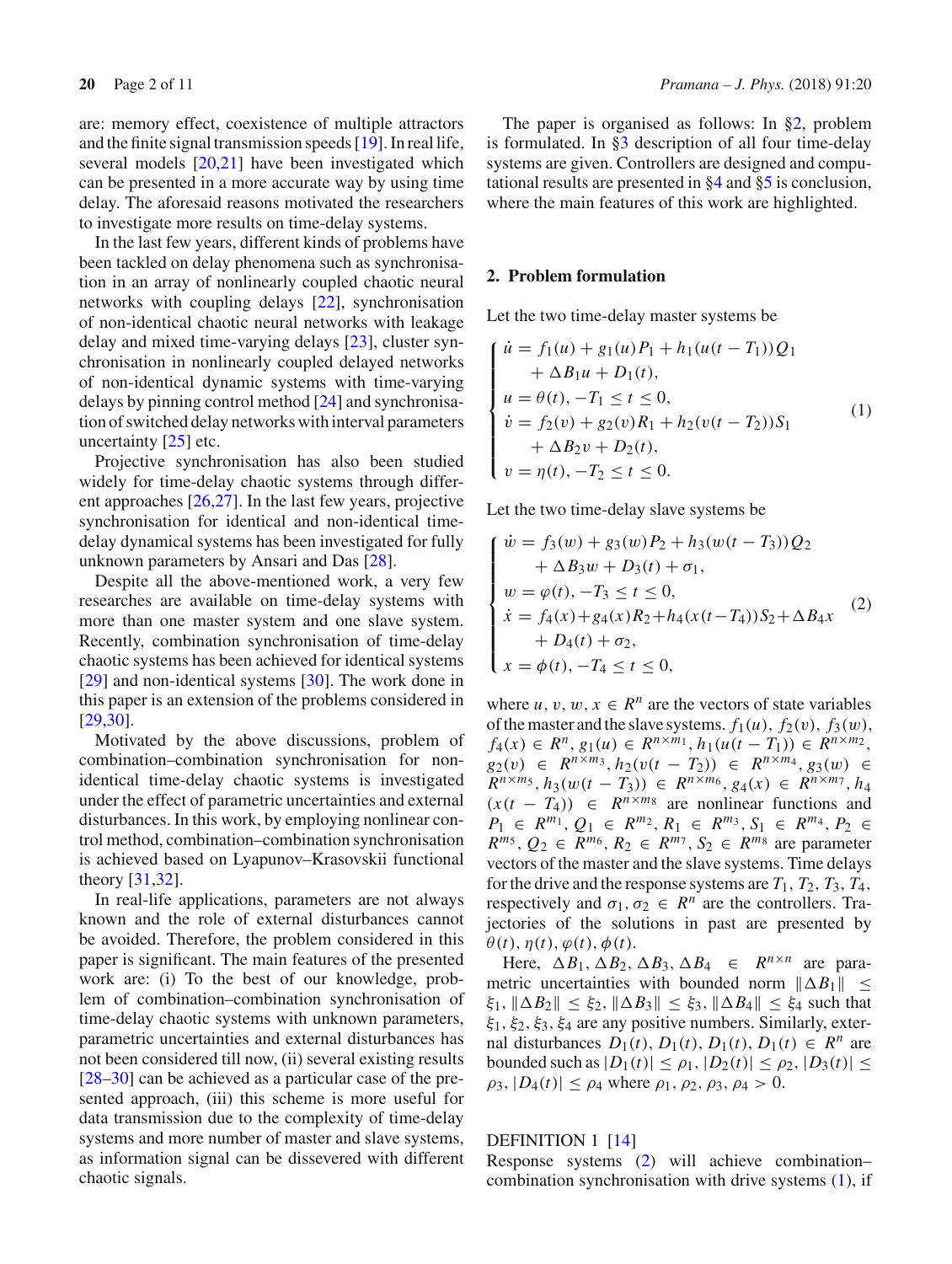there exist constant matrices  $P$ ,  $Q$ ,  $R$ ,  $S \in R^{n \times n}$  and  $P \neq 0$  or  $Q \neq 0$  such that

 $\lim_{t \to \infty}$   $\|Px + Qw - Rv - Su\| = 0,$ 

where  $\|\cdot\|$  is the matrix norm.

*Remark* 1*.* The constant matrices *P*, *Q*, *R*, *S*, are called scaling matrices. For the convenience of our discussion, we assume matrices  $P = \text{diag}(p_1, p_2, \dots, p_n), Q =$  $diag(q_1, q_2, \ldots, q_n), R = diag(r_1, r_2, \ldots, r_n), S =$  $diag(s_1, s_2, \ldots, s_n)$  and diagonal elements of these matrices are termed as scaling factors.

<span id="page-2-4"></span>**Theorem 1.** *Response systems* [\(2\)](#page-1-1) *will achieve combination–combination synchronisation with drive systems* [\(1\)](#page-1-2) *for the controller defined as*

<span id="page-2-0"></span>
$$
U = -P g_4(x)\hat{R}_2 - P h_4(x(t - T_4))\hat{S}_2 - Q g_3(w)\hat{P}_2
$$
  
\n
$$
-Q h_3(w(t - T_3))\hat{Q}_2 + R g_2(v)\hat{R}_1
$$
  
\n
$$
+ R h_2(v(t - T_2))\hat{S}_1
$$
  
\n
$$
+ S g_1(u)\hat{P}_1 + S h_1(u(t - T_1))\hat{Q}_1
$$
  
\n
$$
-P f_4(x) - Q f_3(w)
$$
  
\n
$$
+ R f_2(v) + S f_1(u) - P \Delta B_4 x - P D_4(t)
$$
  
\n
$$
-Q \Delta B_3 w
$$
  
\n
$$
-Q D_3(t) + R \Delta B_2 v + R D_2(t)
$$
  
\n
$$
+ S \Delta B_1 u + S D_1(t)
$$
  
\n
$$
- (0.5 + m) E(t),
$$
  
\n(3)

*and parameters update laws as*

$$
\begin{cases}\n\dot{\hat{P}}_1 = \{-Sg_1(u)\}' E + \tilde{P}_1, \\
\dot{\hat{Q}}_1 = \{-Sh_1(u(t - T_1))\}' E + \tilde{Q}_1, \\
\dot{\hat{R}}_1 = \{-Rg_2(v)\}' E + \tilde{R}_1, \\
\dot{\hat{S}}_1 = \{-Rh_2(v(t - T_2))\}' E + \tilde{S}_1, \\
\dot{\hat{P}}_2 = \{Qg_3(w)\}' E + \tilde{P}_2, \\
\dot{\hat{Q}}_2 = \{Qh_3(w(t - T_3))\}' E + \tilde{Q}_2, \\
\dot{\hat{R}}_2 = \{Pg_4(x)\}' E + \tilde{R}_2, \\
\dot{\hat{S}}_2 = \{Ph_4(x(t - T_4))\}' E + \tilde{S}_2,\n\end{cases}
$$
\n(4)

*where m is any positive constant, P* <sup>1</sup> *denotes transpose of*  $P_1$ , and  $\hat{P_1}$ ,  $\hat{Q_1}$ ,  $\hat{R_1}$ ,  $\hat{S_1}$ ,  $\hat{P_2}$ ,  $\hat{Q_2}$ ,  $\hat{R_2}$ ,  $\hat{S_2}$  are the esti*mated parameters of P*1, *Q*1, *R*1, *S*1, *P*2, *Q*2, *R*2, *S*2,  $\alpha$ <sup>n</sup>  $\tilde{P}_1 = P_1 - \hat{P}_1$ ,  $\tilde{Q}_1 = Q_1 - \hat{Q}_1$ ,  $\tilde{R}_1 = R_1 - \hat{R}_1$ ,  $\tilde{S}_1 =$  $S_1 - S_1$ ,  $P_2 = P_2 - P_2$ ,  $Q_2 = Q_2 - Q_2$ ,  $R_2 =$  $R_2 - \hat{R}_2$ ,  $\tilde{S}_2 = S_2 - \hat{S}_2$ .

*Proof.* Suppose error is defined as

$$
E = Px + Qw - Rv - Su,\tag{5}
$$

where *P*, *Q*, *R*, *S* are the scaling matrices. Then error dynamical system will become

$$
\dot{E} = P\dot{x} + Q\dot{w} - R\dot{v} - S\dot{u}.\tag{6}
$$

Our aim is to design the effective controller  $U = P\sigma_2 +$  $Q\sigma_1$  and laws to estimate the unknown parameters so that the condition of Lyapunov–Krasovskii functional stability is satisfied and the desired synchronisation is attained. Then

<span id="page-2-1"></span>
$$
E = P\dot{x} + Q\dot{w} - R\dot{v} - S\dot{u}
$$
  
=  $P(f_4(x) + g_4(x)R_2 + h_4(x(t - T_4))S_2$   
+  $\Delta B_4x + D_4(t)$   
+  $\sigma_2$ ) +  $Q(f_3(w) + g_3(w)P_2$   
+  $h_3(w(t - T_3))Q_2 + \Delta B_3w$   
+  $D_3(t) + \sigma_1$ ) -  $R(f_2(v)$   
+  $g_2(v)R_1 + h_2(v(t - T_2))S_1$   
+  $\Delta B_2v + D_2(t)$ ) -  $S(f_1(u) + g_1(u)P_1$   
+  $h_1(u(t - T_1))Q_1$   
+  $\Delta B_1u + D_1(t)$ ). (7)

<span id="page-2-3"></span>By using the controller [\(3\)](#page-2-0), the error dynamical system [\(7\)](#page-2-1) reduces to

<span id="page-2-2"></span>
$$
\dot{E} = P_{g4}(x)(R_2 - \hat{R}_2) + Ph_4(x(t - T_4))(S_2 - \hat{S}_2)
$$
  
+  $Q_{g3}(w)(P_2 - \hat{P}_2)$   
+  $Qh_3(w(t - T_3))(Q_2 - \hat{Q}_2)$   
-  $Rg_2(v)(R_1 - \hat{R}_1) - Rh_2(v(t - T_2))(S_1 - \hat{S}_1)$   
-  $Sg_1(u)(P_1 - \hat{P}_1) - Sh_1(u(t - T_1))(Q_1 - \hat{Q}_1)$   
-  $(0.5 + m)E(t).$  (8)

Suppose Lyapunov–Krasovskii functional is defined as

$$
K = 0.5E'(t)E(t) + 0.5\int_{-T}^{0} E'(t+\rho)E(t+\rho)d\rho + 0.5(\tilde{P}_1'\tilde{P}_1 + \tilde{Q}_1'\tilde{Q}_1 + \tilde{R}_1'\tilde{R}_1 + \tilde{S}_1'\tilde{S}_1 + \tilde{P}_2'\tilde{P}_2 + \tilde{Q}_2'\tilde{Q}_2 + \tilde{R}_2'\tilde{R}_2 + \tilde{S}_2'\tilde{S}_2).
$$
 (9)

The derivative of *K* will be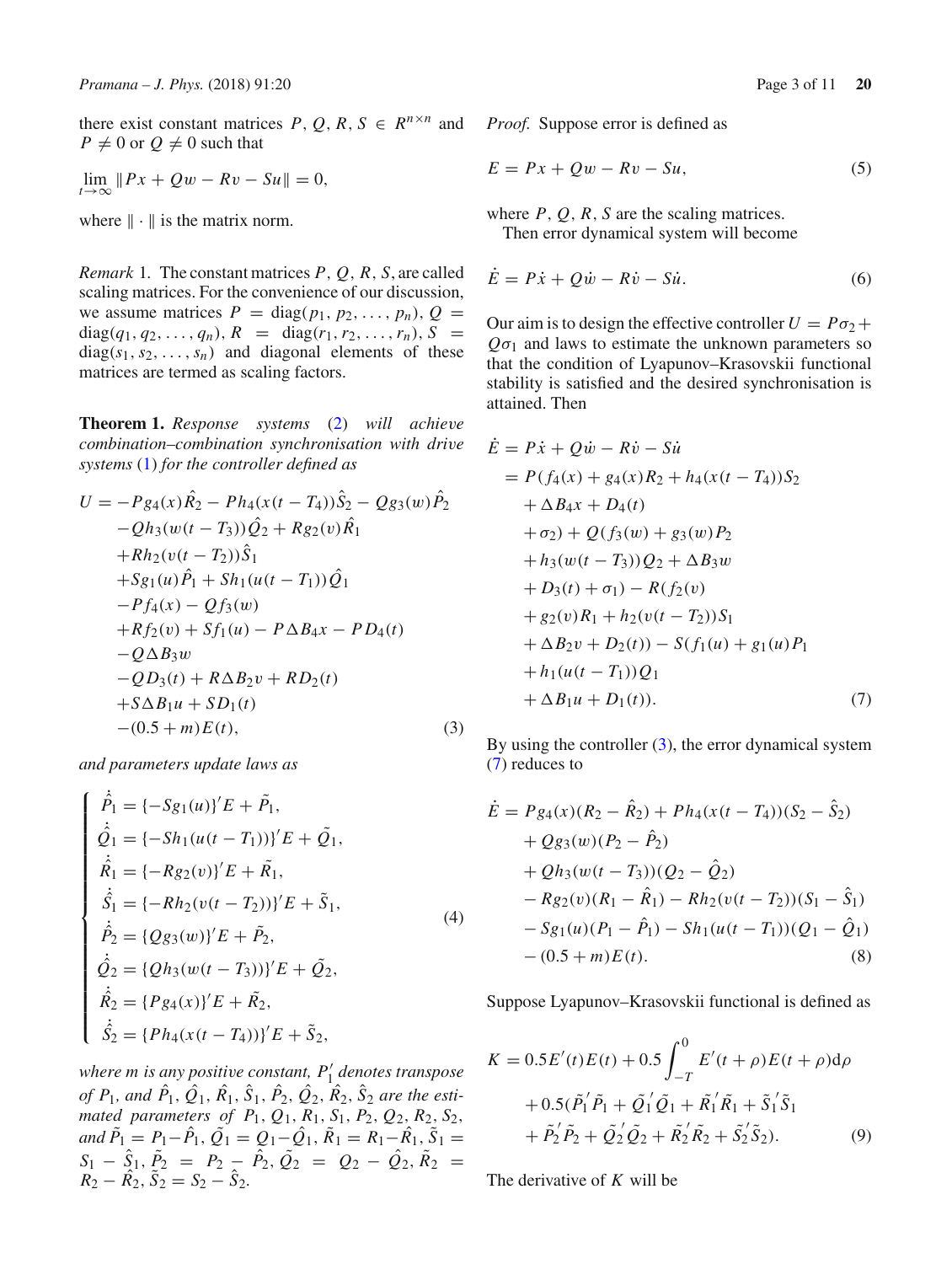$$
\dot{K} = E'(t)\dot{E}(t) \n+ 0.5E'(t)E(t) - 0.5E'(t - T)E(t - T) \n+ (\dot{\tilde{P}_1}'\tilde{P}_1 + \dot{\tilde{Q}_1}'\tilde{Q}_1 + \dot{\tilde{R}_1}'\tilde{R}_1 + \dot{\tilde{S}_1}'\tilde{S}_1 + \dot{\tilde{P}_2}'\tilde{P}_2 \n+ \dot{\tilde{Q}_2}'\tilde{Q}_2 + \dot{\tilde{R}_2}'\tilde{R}_2 + \dot{\tilde{S}_2}'\tilde{S}_2).
$$
\n(10)

By using  $(8)$  and  $(4)$ , we get

<span id="page-3-1"></span>
$$
\begin{aligned}\n\dot{K} &= E'(t) \{ P g_4(x) (R_2 - \hat{R}_2) \\
&+ P h_4(x(t - T_4))(S_2 - \hat{S}_2) \\
&+ Q g_3(w) (P_2 - \hat{P}_2) \\
&+ Q h_3(w(t - T_3))(Q_2 - \hat{Q}_2) \\
&- R g_2(v) (R_1 - \hat{R}_1) \\
&- R h_2(v(t - T_2))(S_1 - \hat{S}_1) \\
&- S g_1(u)(P_1 - \hat{P}_1) \\
&- S h_1(u(t - T_1))(Q_1 - \hat{Q}_1) \\
&- (0.5 + m)E(t) \\
&+ 0.5 E'(t) E(t) - 0.5 E'(t - T) E(t - T) \\
&- ( \{- S g_1(u) \}' E + \hat{P}_1)' \hat{P}_1 \\
&- ( \{- S h_1(u(t - T_1)) \}' E + \hat{Q}_1)' \hat{Q}_1 \\
&- ( \{- R g_2(v) \}' E + \hat{R}_1)' \hat{R}_1 \\
&- ( \{- R h_2(v(t - T_2)) \}' E + \hat{S}_1)' \hat{S}_1 \\
&- ( \{ Q g_3(w) \}' E + \hat{P}_2)' \hat{P}_2 \\
&- \{ Q h_3(w(t - T_3)) \}' E + \hat{Q}_2)' \hat{Q}_2 \\
&- ( \{ P g_4(x) \}' E + \hat{R}_2)' \hat{R}_2 \\
&- ( \{ P h_4(x(t - T_4)) \}' E + \hat{S}_2)' \hat{S}_2.\n\end{aligned} \tag{11}
$$

Thus, eq.  $(11)$  reduces to

$$
\dot{K} = -mE'(t)E(t) - 0.5E'(t - T)E(t - T) \n- (\tilde{P}_1' \tilde{P}_1 + \tilde{Q}_1' \tilde{Q}_1 + \tilde{R}_1' \tilde{R}_1 + \tilde{S}_1' \tilde{S}_1 + \tilde{P}_2' \tilde{P}_2 \n+ \tilde{Q}_2' \tilde{Q}_2 + \tilde{R}_2' \tilde{R}_2 + \tilde{S}_2' \tilde{S}_2)),
$$
\n(12)

which is negative definite. Hence, the asymptotical and global synchronisation state will be achieved between the master and the slave systems.  $\Box$ 

### <span id="page-3-0"></span>**3. Systems' descriptions**

Double delay Rossler system [\[28](#page-10-22)] is considered as the first master system

**20** Page 4 of 11 *Pramana – J. Phys.* (2018) 91:20

$$
\begin{cases} \n\dot{u}_1 = -u_2 - u_3 + \alpha_1 u_1 (t - T_1) + \mu_1 u_1 (t - T_1'),\\ \n\dot{u}_2 = u_1 + \beta_1 u_2,\\ \n\dot{u}_3 = \beta_1 + u_1 u_3 - \gamma_1 u_3,\n\end{cases} \tag{13}
$$

which shows chaotic behaviour for  $\alpha_1 = 0.2$ ,  $\mu_1 =$ 0.5,  $\beta_1$  = 0.2,  $\gamma_1$  = 5.7, and time delays  $T_1$  = 1.0,  $T'_1 = 2.0$ .

Suppose double delay Rossler system with parametric uncertainties and external disturbances is

<span id="page-3-2"></span>
$$
\begin{cases}\n\dot{u}_1 = -u_2 - u_3 + \alpha_1 u_1 (t - T_1) + \mu_1 u_1 (t - T_1') \\
- 0.04 u_2 + 0.1 \cos(20t), \\
\dot{u}_2 = u_1 + \beta_1 u_2 + 0.01 u_3 - 0.02 u_1 \\
+ 0.2 \sin(30t), \\
\dot{u}_3 = \beta_1 + u_1 u_3 - \gamma_1 u_3 + 0.05 u_1 \\
+ 0.3 \sin(50t),\n\end{cases}
$$
\n(14)

where uncertainty term

$$
\Delta B_1 = \begin{pmatrix} 0 & -0.04 & 0 \\ -0.02 & 0 & 0.01 \\ 0.05 & 0 & 0 \end{pmatrix}
$$

and disturbance term

$$
D_1(t) = \begin{pmatrix} 0.1 \cos(20t) \\ 0.2 \sin(30t) \\ 0.3 \sin(50t) \end{pmatrix}.
$$

Figure [1a](#page-4-0) shows the chaotic attractor of the double delay Rossler system and figure [1b](#page-4-0) shows the chaotic attractor of Rossler system containing parametric uncertainties and external disturbances. Time-delay Chen system [\[30\]](#page-10-24) is considered as the second master system which is given by the equations

$$
\begin{cases}\n\dot{v}_1 = \alpha_2 (v_2 - v_1 (t - T_2)), \\
\dot{v}_2 = (\gamma_2 - \alpha_2) v_1 (t - T_2) - v_1 v_3 + \gamma_2 v_2, \\
\dot{v}_3 = v_1 v_2 - \beta_2 v_3 (t - T_2).\n\end{cases}
$$
\n(15)

This system exhibits chaotic behaviour for  $\alpha_2$  = 35,  $\beta_2 = 3$ ,  $\gamma_2 = 27$ , and time delay  $T_2 = 0.005$ . Suppose time-delay Chen system with parametric uncertainties and external disturbances is

<span id="page-3-3"></span>
$$
\begin{cases}\n\dot{v}_1 = \alpha_2 (v_2 - v_1 (t - T_2)) + 0.4v_1 + 0.6v_2 \\
+ 0.3 \sin(10t), \\
\dot{v}_2 = (\gamma_2 - \alpha_2) v_1 (t - T_2) - v_1 v_3 \\
+ \gamma_2 v_2 + 0.4v_3 + 0.4 \cos(20t), \\
\dot{v}_3 = v_1 v_2 - \beta_2 v_3 (t - T_2) + 0.2v_2 + 0.5 \sin(20t),\n\end{cases}
$$
\n(16)

where uncertainty term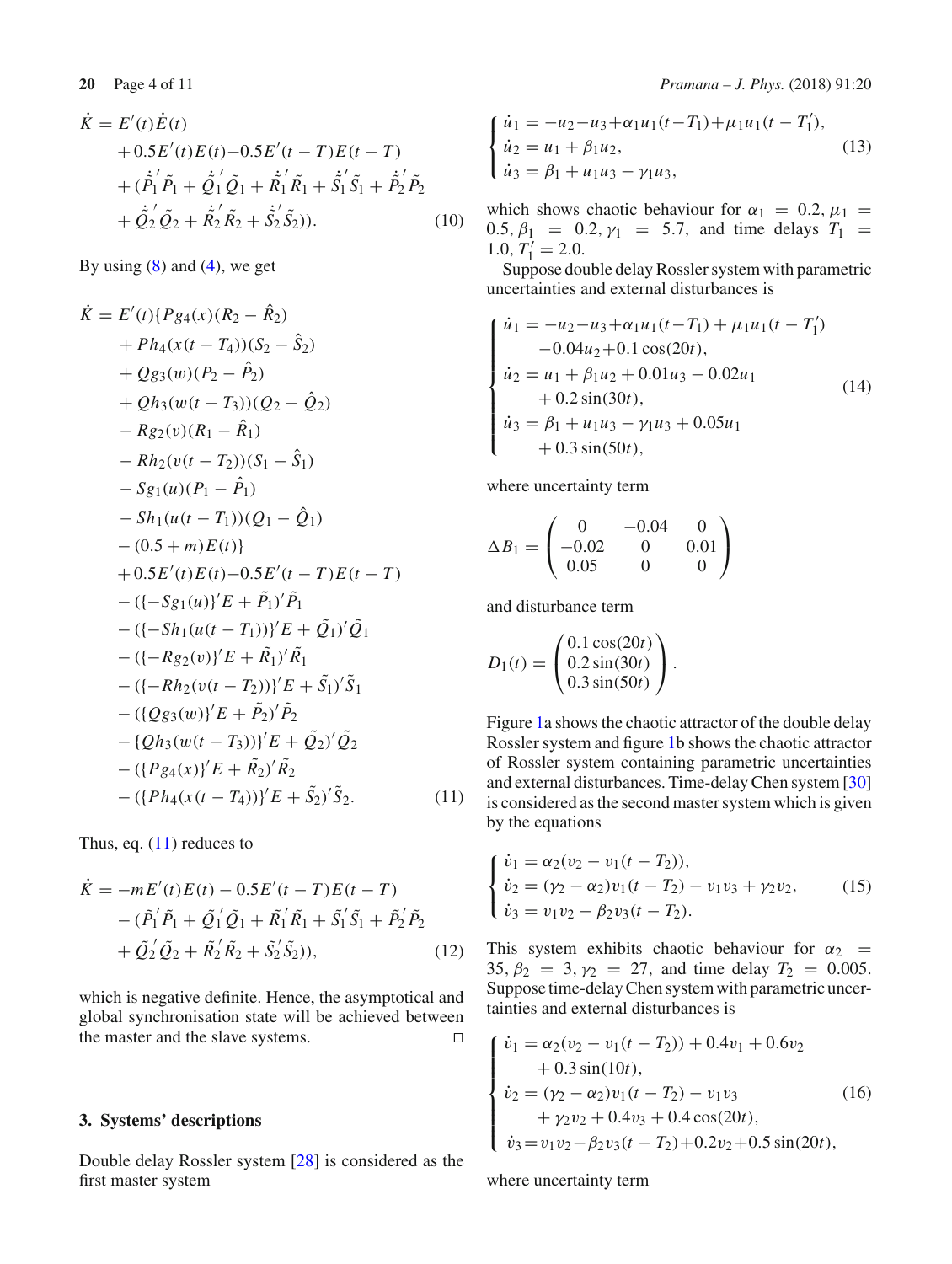

<span id="page-4-0"></span>**Figure 1.** (**a**) Chaotic attractor of time-delay Rossler system and (**b**) chaotic attractor of time-delay Rossler system with uncertainties and disturbances.

$$
\Delta B_2 = \begin{pmatrix} 0.4 & 0.6 & 0 \\ 0 & 0 & 0.4 \\ 0 & 0.2 & 0 \end{pmatrix}
$$

and disturbance term

$$
D_2(t) = \begin{pmatrix} 0.3 \sin(10t) \\ 0.4 \cos(20t) \\ 0.5 \sin(20t) \end{pmatrix}.
$$

Figure [2a](#page-4-1) shows the chaotic attractor of time-delay Chen system and figure [2b](#page-4-1) shows the chaotic attractor of Chen system containing parametric uncertainties and external disturbances.

Time-delay Shimizu–Morioka system [\[33](#page-10-27)] is considered as the first slave system which is given by the following equations:



<span id="page-4-1"></span>**Figure 2.** (**a**) Chaotic attractor of time-delay Chen system and (**b**) chaotic attractor of time-delay Chen system with uncertainties and disturbances.

$$
\begin{cases} \n\dot{w}_1 = w_2, \\ \n\dot{w}_2 = w_1 - \alpha_3 w_2 (t - T_3) - w_1 w_3, \\ \n\dot{w}_3 = -\beta_3 w_3 + w_1^2. \n\end{cases} \tag{17}
$$

This system exhibits chaotic behaviour for the values of parameters  $\alpha_3 = 0.75$ ,  $\beta_3 = 0.45$ , and time delay  $T_3 = 0.15$ .

<span id="page-4-2"></span>Suppose time-delay Shimizu–Morioka system with parametric uncertainties and external disturbances is

$$
\begin{cases}\n\dot{w}_1 = w_2 + 0.08w_2 + 0.3\sin(30t),\n\dot{w}_2 = w_1 - \alpha_3 w_2(t - T_3) \n- w_1 w_3 + 0.5w_1 - 0.02w_3 \n- 0.4\cos(30t), \n\dot{w}_3 = -\beta_3 w_3 + w_1^2 + 0.07w_2 + 0.2\sin(20t),\n\end{cases}
$$
\n(18)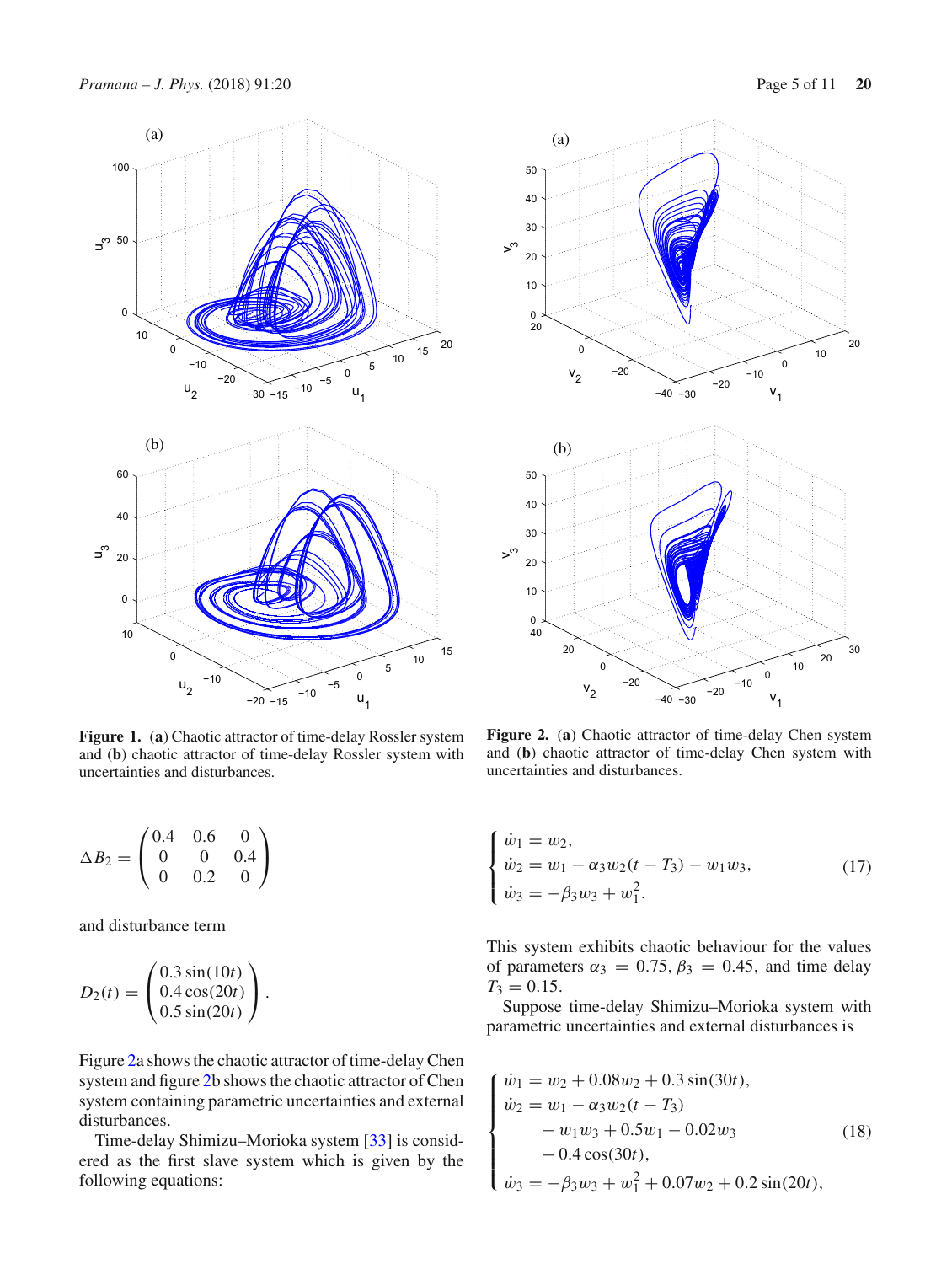

<span id="page-5-1"></span>**Figure 3.** (**a**) Chaotic attractor of time-delay Shimizu–Morioaka system and (**b**) chaotic attractor of time-delay Shimizu–Morioka system with uncertainties and disturbances.

where uncertainty term

$$
\Delta B_3 = \begin{pmatrix} 0 & 0.08 & 0 \\ 0.5 & 0 & -0.02 \\ 0 & 0.07 & 0 \end{pmatrix}
$$

and disturbance term

$$
D_3(t) = \begin{pmatrix} 0.3 \sin(30t) \\ -0.4 \cos(30t) \\ 0.2 \sin(20t) \end{pmatrix}.
$$

Figure [3a](#page-5-1) shows the chaotic attractor of time-delay Simizu–Morioka system and figure [3b](#page-5-1) shows the chaotic attractor of system [\(18\)](#page-4-2) containing parametric uncertainties and external disturbances.

Modified time-delay Lorenz system [\[29\]](#page-10-23) is considered as the second slave system which is given by the following equations:

$$
\begin{cases}\n\dot{x}_1 = \alpha_4 (x_2 - x_1), \\
\dot{x}_2 = \gamma_4 x_1 - x_1 x_3 - x_2 (t - T_4), \\
\dot{x}_3 = x_1 x_2 - \beta_4 x_3 (t - T_4').\n\end{cases}
$$
\n(19)

This system exhibits chaotic behaviour for  $\alpha_4$  =  $0.9, \beta_4 = 0.1, \gamma_4 = 2.5, \text{ and time delays } T_4 = 1, T'_4 =$ 2.

Suppose time-delay modified Lorenz system with parametric uncertainties and external disturbances is

<span id="page-5-2"></span>
$$
\begin{cases}\n\dot{x}_1 = \alpha_4(x_2 - x_1) - 0.05x_2 \\
+ 0.03x_3 + 0.3\cos(10t), \\
\dot{x}_2 = \gamma_4 x_1 - x_1 x_3 \\
- x_2(t - T_4) + 0.4x_1 + 0.2\sin(50t), \\
\dot{x}_3 = x_1 x_2 - \beta_4 x_3(t - T_4') - 0.2x_2 \\
+ 0.4\cos(20t),\n\end{cases}
$$
\n(20)

where uncertainty term

$$
\Delta B_4 = \begin{pmatrix} 0 & -0.05 & 0.03 \\ 0.4 & 0 & 0 \\ 0 & -0.2 & 0 \end{pmatrix}
$$

and disturbance term

$$
D_4(t) = \begin{pmatrix} 0.3 \cos(10t) \\ 0.2 \sin(50t) \\ 0.4 \cos(20t) \end{pmatrix}.
$$

Figure [4a](#page-6-0) shows the chaotic attractor of time-delay modified Lorenz system and figure [4b](#page-6-0) shows the chaotic attractor of the system containing parametric uncertainties and external disturbances.

# <span id="page-5-0"></span>**4. Illustration of synchronisation scheme and graphical results**

<span id="page-5-3"></span>Suppose slave systems [\(18\)](#page-4-2) and [\(20\)](#page-5-2) with controllers are

$$
\begin{cases}\n\dot{w}_1 = w_2 + 0.08w_2 + 0.3\sin(30t) + \sigma_1, \\
\dot{w}_2 = w_1 - \alpha_3 w_2(t - T_3) - w_1 w_3 \\
+ 0.5w_1 - 0.02w_3 \\
- 0.4\cos(30t) + \sigma_2, \\
\dot{w}_3 = -\beta_3 w_3 + w_1^2 + 0.07w_2 + 0.2\sin(20t) + \sigma_3,\n\end{cases}
$$
\n(21)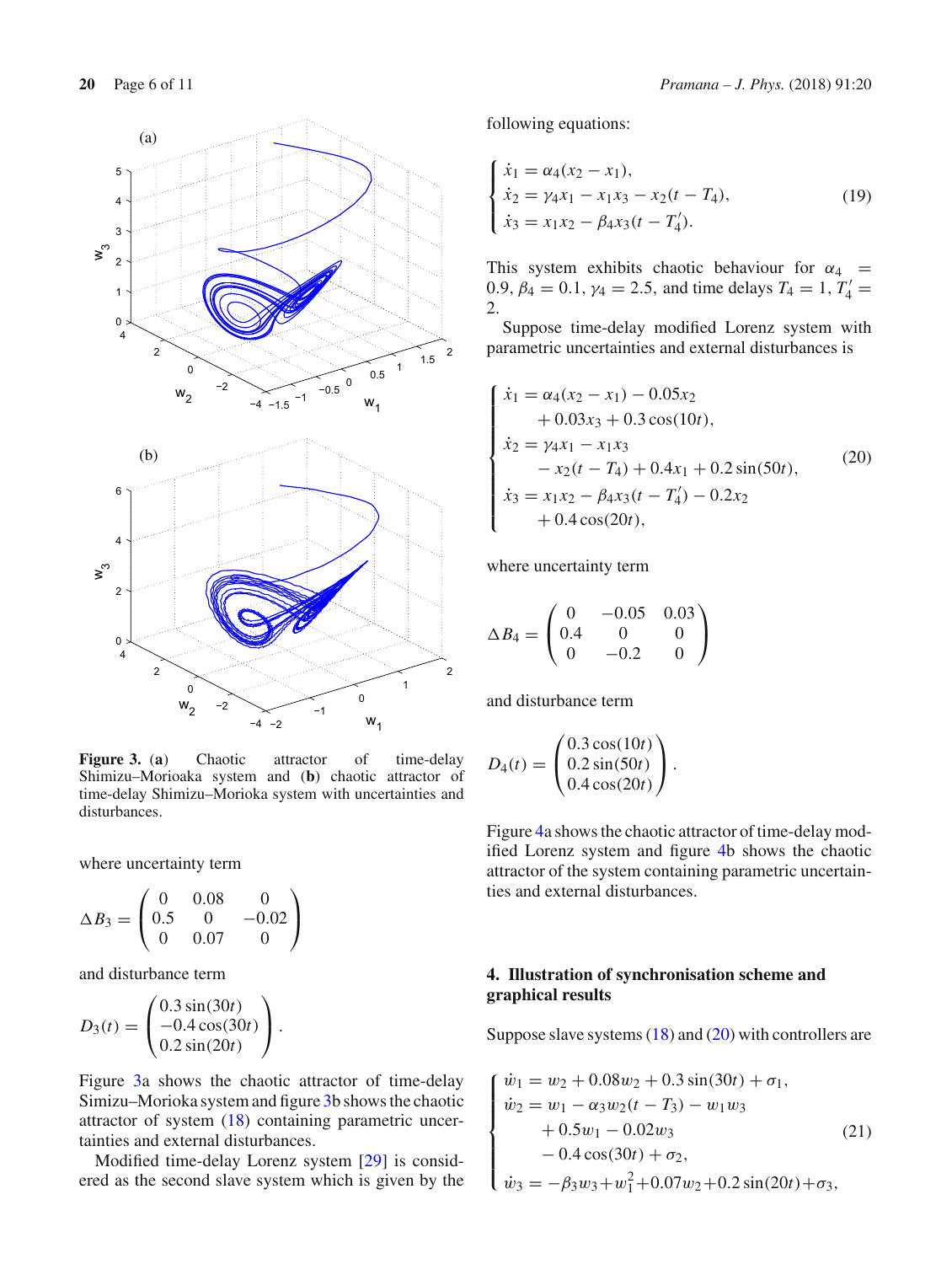

<span id="page-6-0"></span>**Figure 4.** (**a**) Chaotic attractor of time-delay modified Lorenz system and (**b**) chaotic attractor of time-delay modified Lorenz system with uncertainties and disturbances.

<span id="page-6-1"></span>and

$$
\begin{cases}\n\dot{x}_1 = \alpha_4(x_2 - x_1) - 0.05x_2 \\
+ 0.03x_3 + 0.3\cos(10t) + \sigma'_1, \\
\dot{x}_2 = \gamma_4 x_1 - x_1 x_3 - x_2(t - T_4) \\
+ 0.4x_1 + 0.2\sin(50t) + \sigma'_2, \\
\dot{x}_3 = x_1 x_2 - \beta_4 x_3(t - T'_4) \\
- 0.2x_2 + 0.4\cos(20t) + \sigma'_3,\n\end{cases}
$$
\n(22)

where  $\sigma_1$ ,  $\sigma_2$ ,  $\sigma_3$ ,  $\sigma'_1$ ,  $\sigma'_2$ ,  $\sigma'_3$  are the controllers. Suppose errors are defined as

$$
\begin{cases}\nE_1 = p_1 x_1 + q_1 w_1 - r_1 v_1 - s_1 u_1, \\
E_2 = p_2 x_2 + q_2 w_2 - r_2 v_2 - s_2 u_2, \\
E_3 = p_3 x_3 + q_3 w_3 - r_3 v_3 - s_3 u_3,\n\end{cases}
$$
\n(23)

where  $p_i$ ,  $q_i$ ,  $r_i$ ,  $s_i$ ,  $i = 1, 2, 3$  are scaling factors, and the combined controllers are

$$
U_1 = p_1 \sigma'_1 + q_1 \sigma_1,
$$
  
\n
$$
U_2 = p_2 \sigma'_2 + q_2 \sigma_2,
$$
  
\n
$$
U_3 = p_3 \sigma'_3 + q_3 \sigma_3.
$$
\n(24)

Then, the desired synchronisation can be achieved by using the following controllers:

$$
U_1 = -p_1\hat{\alpha}_4(x_2 - x_1) + r_1\hat{\alpha}_2(v_2 - v_1(t - T_2))
$$
  
\n
$$
+ s_1\hat{\alpha}_1u_1(t - T_1)
$$
  
\n
$$
+ s_1\hat{\mu}_1u_1(t - T_1') + 0.05p_1x_2
$$
  
\n
$$
- 0.03p_1x_3 - 0.3p_1\cos(10t)
$$
  
\n
$$
- q_1w_2 - 0.08q_1w_2
$$
  
\n
$$
- 0.3q_1\sin(30t) + 0.4r_1v_1
$$
  
\n
$$
+ 0.6r_1v_2 + 0.3r_1\sin(10t)
$$
  
\n
$$
- s_1u_2 - s_1u_3 - 0.04s_1u_2 + 0.1s_1\cos(20t)
$$
  
\n
$$
- (0.5 + m)E_1,
$$
  
\n
$$
U_2 = -p_2\hat{\gamma}_4x_1 + q_2\hat{\alpha}_3w_2(t - T_3)
$$
  
\n
$$
+ r_2(\hat{\gamma}_2 - \hat{\alpha}_2)v_1(t - T_2)
$$
  
\n
$$
+ r_2\hat{\gamma}_2v_2 + s_2\hat{\beta}_1u_2 + p_2x_1x_3
$$
  
\n
$$
+ p_2x_2(t - T_4) - 0.4p_2x_1
$$
  
\n
$$
- 0.2p_2\sin(50t)
$$
  
\n
$$
- q_2w_1 + q_2w_1w_3 - 0.5q_2w_1
$$
  
\n
$$
+ 0.02q_2w_3 + 0.4q_2\cos(30t)
$$
  
\n
$$
- r_2v_1v_3 + 0.4r_2v_3
$$
  
\n
$$
+ 0.4r_2\cos(20t) + s_2u_1
$$
  
\n
$$
+ 0.01s_2u_3 - 0.02s_2u_1
$$
  
\n
$$
+ 0.2s_2\sin(30t) - (0.5 + m)E_2,
$$
  
\n $$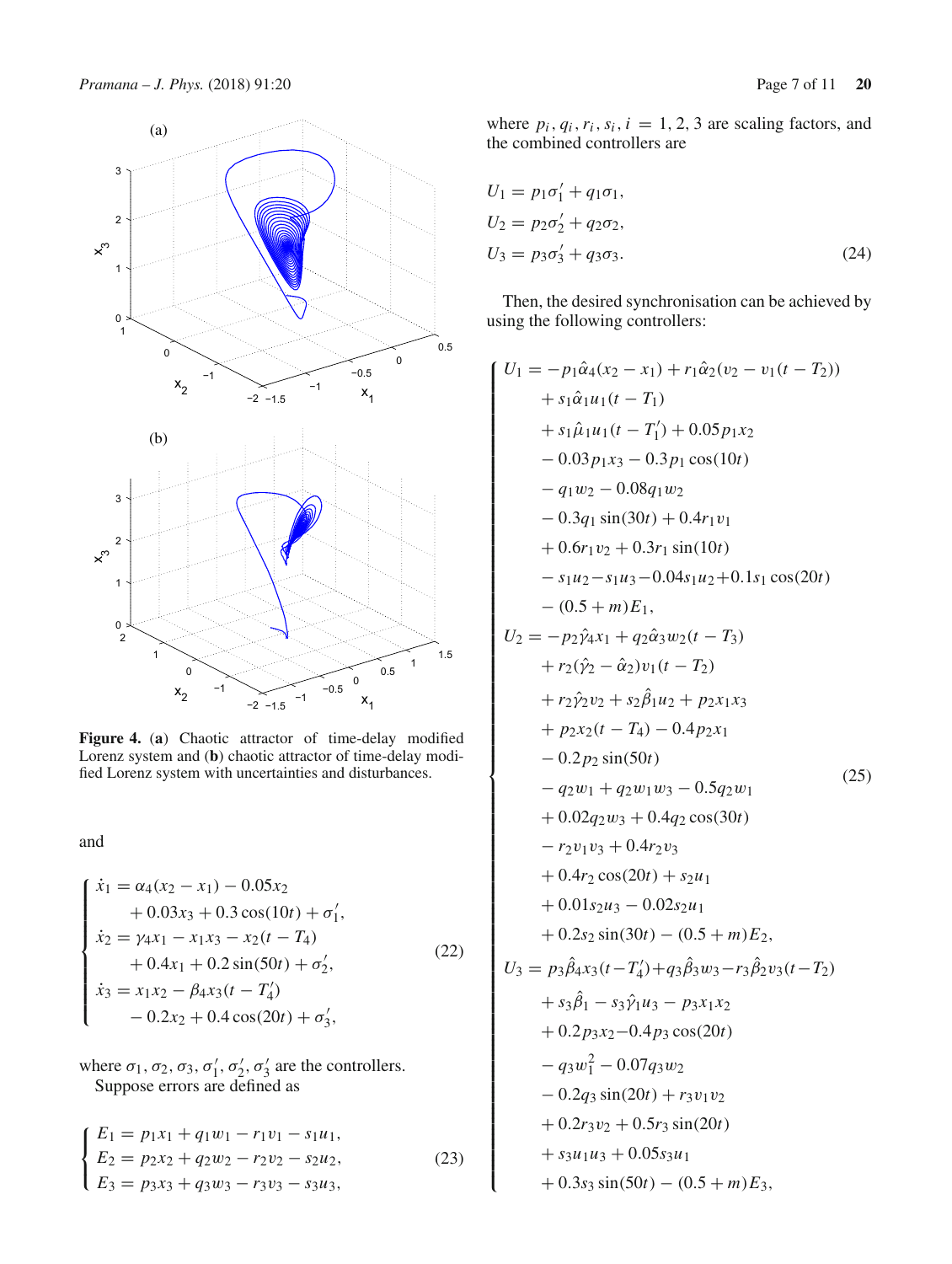

<span id="page-7-0"></span>**Figure 5.** (a) Synchronisation for state variables  $(u_1 + v_1, w_1 + x_1)$  and (b) synchronisation for state variables  $(u_2 + v_2, w_2 + x_2).$ 

and the parameter updating equations as

$$
\begin{cases}\n\dot{\hat{\alpha}}_1 = -s_1 u_1 (t - T_1) E_1 + \bar{\alpha}_1, \\
\dot{\hat{\mu}}_1 = -s_1 u_1 (t - T_1') E_1 + \bar{\mu}_1, \\
\dot{\hat{\beta}}_1 = -s_3 E_3 - s_2 u_2 E_2 + \bar{\beta}_1, \\
\dot{\hat{\gamma}}_1 = s_3 u_3 E_3 + \bar{\gamma}_1, \\
\dot{\hat{\alpha}}_2 = -r_1 (v_2 - v_1 (t - T_2)) E_1 \\
+r_2 v_1 (t - T_2)) E_2 + \bar{\alpha}_2, \\
\dot{\hat{\beta}}_2 = r_3 v_3 (t - T_2) E_3 + \bar{\beta}_2, \\
\dot{\hat{\gamma}}_2 = -r_2 v_1 (t - T_2) E_2 - r_2 v_2 E_2 + \bar{\gamma}_2, \\
\dot{\hat{\alpha}}_3 = -q_2 w_2 (t - T_3) E_2 + \bar{\alpha}_3, \\
\dot{\hat{\beta}}_3 = -q_3 w_3 E_3 + \bar{\beta}_3, \\
\dot{\hat{\alpha}}_4 = p_1 (x_2 - x_1) E_1 + \bar{\alpha}_4, \\
\dot{\hat{\beta}}_4 = -p_3 x_3 (t - T_4') E_3 + \bar{\beta}_4, \\
\dot{\hat{\gamma}}_4 = p_2 x_1 E_2 + \bar{\gamma}_4,\n\end{cases} \tag{26}
$$

where,  $\bar{\alpha}_1 = (\alpha_1 - \hat{\alpha}_1), \beta_1 = (\beta_1 - \hat{\beta}_1), \bar{\mu}_1 =$  $(\mu_1 - \hat{\mu}_1), \bar{\gamma}_1 = (\gamma_1 - \hat{\gamma}_1), \bar{\alpha}_2 = (\alpha_2 - \hat{\alpha}_2), \beta_2 =$ 

<span id="page-7-1"></span> $(\beta_2 - \beta_2), \bar{\gamma}_2 = (\gamma_2 - \hat{\gamma}_2), \bar{\alpha}_3 = (\alpha_3 - \hat{\alpha}_3), \beta_3 = (\beta_3 - \hat{\beta}_3)$  $(\beta_3)$ ,  $\bar{\alpha}_4 = (\alpha_4 - \hat{\alpha}_4)$ ,  $\beta_4 = (\beta_4 - \beta_4)$ ,  $\bar{\gamma}_4 = (\gamma_4 - \hat{\gamma}_4)$  and  $\hat{\alpha}_1, \hat{\mu}_1, \hat{\beta}_1, \hat{\gamma}_1, \hat{\alpha}_2, \hat{\beta}_2, \hat{\gamma}_2, \hat{\alpha}_3, \hat{\beta}_3, \hat{\alpha}_4, \hat{\beta}_4, \hat{\gamma}_4$  are the estimated values of  $\alpha_1$ ,  $\mu_1$ ,  $\beta_1$ ,  $\gamma_1$ ,  $\alpha_2$ ,  $\beta_2$ ,  $\gamma_2$ ,  $\alpha_3$ ,  $\beta_3$ ,  $\alpha_4$ ,  $\beta_4$ ,  $\gamma_4$ , respectively and *m* is a positive constant which can be chosen arbitrarily.

It can be proved as Theorem [1.](#page-2-4)

*Remark* 2. If the scaling factors  $p_1 = p_2 = p_3 = 0$ are chosen, then combination synchronisation will be attained by time-delay Shimizu–Morioka system [\(21\)](#page-5-3) with delay Rossler system [\(14\)](#page-3-2) and time-delay Chen system  $(16)$ .

*Remark* 3. If the scaling factors  $q_1 = q_2 = q_3 = 0$ are chosen, then combination synchronisation will be attained by time-delay modified Lorenz system [\(22\)](#page-6-1) with delay Rossler system [\(14\)](#page-3-2) and time-delay Chen system  $(16)$ .

*Remark* 4*.* If scaling factors  $p_1 = p_2 = p_3 = 0, q_1 = 0$  $q_2 = q_3 = 1$  and  $r_1 = r_2 = r_3 = 0$ ,  $s_1 = s_2 = s_3$  are chosen, then projective synchronisation will be attained by time-delay Shimizu–Morioka system [\(21\)](#page-5-3) with time delay Rossler system [\(14\)](#page-3-2).

*Remark* 5*.* If scaling factors  $p_1 = p_2 = p_3 = 1, q_1 = 1$  $q_2 = q_3 = 0$  and  $r_1 = r_2 = r_3 = 0$ ,  $s_1 = s_2 = s_3$  are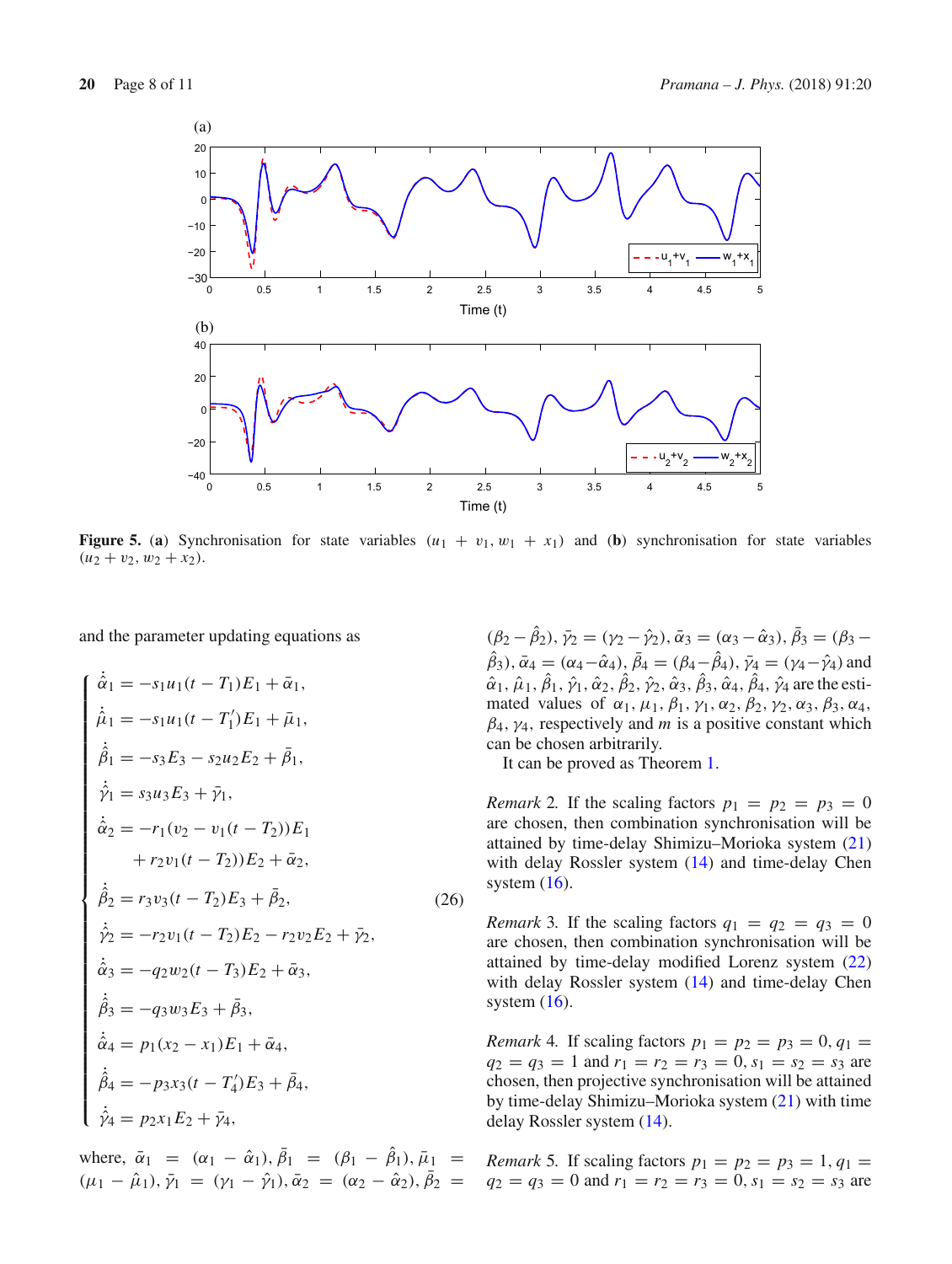

<span id="page-8-1"></span>**Figure 6.** (a) Synchronisation for state variables  $(u_3 + v_3, w_3 + x_3)$  and (b) synchronisation errors  $E_1$ ,  $E_2$ ,  $E_3$  converging to zero.

chosen, then projective synchronisation will be attained by modified Lorenz system [\(22\)](#page-6-1) with delay Rossler system [\(14\)](#page-3-2).

*Remark* 6*.* If scaling factors  $p_1 = p_2 = p_3 = 0, q_1 = 0$  $q_2 = q_3 = 1$  and  $r_1 = r_2 = r_3$ ,  $s_1 = s_2 = s_3 = 0$  are chosen, then projective synchronisation will be attained by time-delay Shimizu–Morioka system [\(21\)](#page-5-3) with timedelay Chen system [\(16\)](#page-3-3).

*Remark* 7. If scaling factors  $p_1 = p_2 = p_3 = 1, q_1 =$  $q_2 = q_3 = 0$  and  $r_1 = r_2 = r_3$ ,  $s_1 = s_2 = s_3 = 0$  are chosen, then projective synchronisation will be attained by modified Lorenz system [\(22\)](#page-6-1) with time-delay Chen system  $(16)$ .

For numerical simulations, initial conditions for timedelay Rossler system and time-delay Chen system are considered as  $(u_1(0), u_2(0), u_3(0)) = (0.5, 1, 1.5)$  and  $(v_1(0), v_2(0), v_3(0)) = (0.2, 0, 0.5)$ , respectively. Initial conditions for time-delay Shimizu–Morioka system and time-delay modified Lorenz system are considered as  $(w_1(0), w_2(0), w_3(0)) = (1, 3, 5)$  and  $(x_1(0), x_2(0),$  $x_3(0) = (-0.1, 0.2, 0.1)$ , respectively. Although arbitrary values of scaling factors can be chosen,  $p_1$  =  $p_2 = p_3 = 1, q_1 = q_2 = q_3 = 1, r_1 = r_2 =$  $r_3 = 1, s_1 = s_2 = s_3 = 1$  are taken which lead to complete synchronisation. The value of positive constant *m* is taken as  $m = 2$ . Values of parameters are taken as  $\alpha_1 = 0.2, \mu_1 = 0.5, \beta_1 = 0.2, \gamma_1 =$ 5.7,  $\alpha_2 = 35$ ,  $\beta_2 = 3$ ,  $\gamma_2 = 27$ ,  $\alpha_3 = 0.75$ ,  $\beta_3 =$ 0.45,  $\alpha_4 = 0.9$ ,  $\beta_4 = 0.1$ ,  $\gamma_4 = 2.5$  and time delays of the master and the slave systems are  $T_1 = 1, T_1' =$  $2, T_2 = 0.005, T_3 = 0.15, T_4 = 1, T_4' = 2, \text{ respec-}$ tively.

The initial conditions for errors are  $(0.2, 2.2, 3.1)$ . Figures [5a](#page-7-0) and [5b](#page-7-0) show synchronisation between the state variables  $(u_1 + v_1, w_1 + x_1), (u_2 + v_2, w_2 +$ *x*2) and figures [6a](#page-8-1) and [6b](#page-8-1) show synchronisation for  $(u_3 + v_3, w_3 + x_3)$ , and convergence of errors to zero, respectively. The estimated values of the unknown parameters  $\hat{\alpha}_1$ ,  $\hat{\mu}_1$ ,  $\hat{\beta}_1$ ,  $\hat{\gamma}_1$ ,  $\hat{\alpha}_2$ ,  $\hat{\beta}_2$ ,  $\hat{\gamma}_2$ ,  $\hat{\alpha}_3$ ,  $\hat{\beta}_3$ ,  $\hat{\alpha}_4$ ,  $\hat{\beta}_4$ ,  $\hat{\gamma}_4$ with initial conditions  $(1, 0.1, 3, 1, 20, 15, 10, 1.5, 0.2,$ 0.1, 1.4, 0.5) of systems parameters converge to the true value for the parameter updating laws  $(26)$  which is shown in figures [7a](#page-9-5) and [7b](#page-9-5) and figures [8a](#page-9-6) and [8b](#page-9-6).

## <span id="page-8-0"></span>**5. Conclusion**

In this paper, combination–combination synchronisation has been accomplished under external disturbances and parametric uncertainties for two master systems (time-delay Rossler system and time-delay Chen system) and two slave systems (time-delay Shimizu– Morioka system and time-delay modified Lorenz system) by using adaptive control method and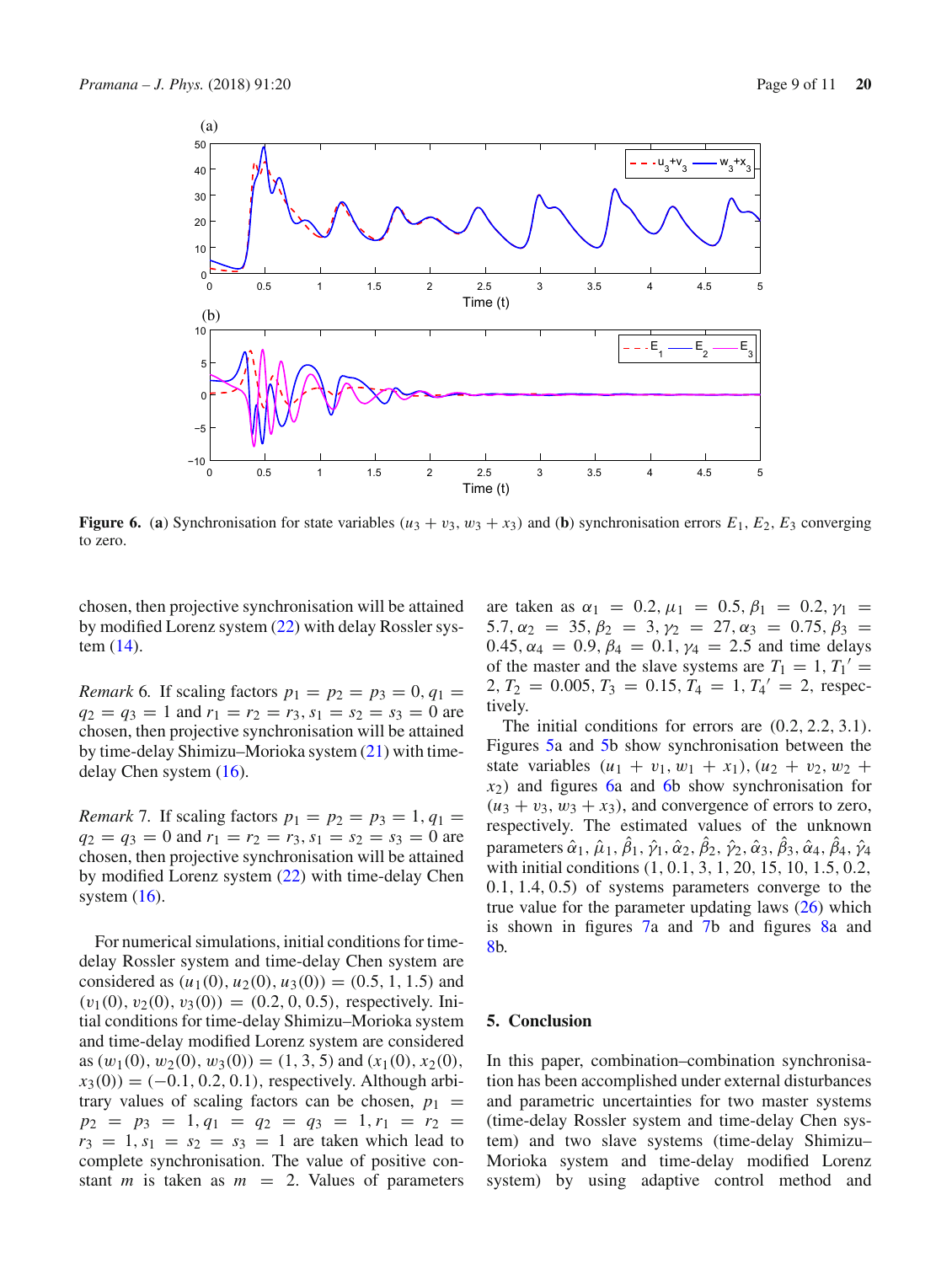

<span id="page-9-5"></span>**Figure 7.** (**a**) Estimation of unknown parameters of double delay Rossler system and (**b**) estimation of unknown parameters of time-delay Chen system.

Lyapunov–Krasovskii functional. The approach is effective for time-delay systems when parameters are not known. Computational results are in excellent agreement with theoretical results. Synchronisation of state variables, convergence of errors to zero and convergence of unknown parameters under parametric uncertainties and external disturbances are proofs that the desired synchronisation can be achieved. The problem considered in this article can also be extended to higher-dimensional systems and fractional-order systems which is a topic of further research.



<span id="page-9-6"></span>**Figure 8.** (**a**) Estimation of unknown parameters of Shimizu–Morioka system and (**b**) estimation of unknown parameters of time-delay modified Lorenz system.

#### **References**

- <span id="page-9-0"></span>[1] L M Pecora and T L Carroll, *Phys. Rev. Lett.* **64**, 821 (1990)
- <span id="page-9-1"></span>[2] M Srivastava, S P Ansari, S K Agrawal, S Das and A Y T Leung, *Nonlinear Dyn.* **76**, 905 (2014)
- <span id="page-9-2"></span>[3] M M Al-Sawalha and M S M Noorani, *Phys. Lett. A* **373**, 2852 (2009)
- <span id="page-9-3"></span>[4] W Jawaadaa, M S M Noorani and M Mossa Al-sawalha, *Nonlinear Anal. Real World Appl.* **13**, 2403 (2012)
- <span id="page-9-4"></span>[5] Z Cheng and J Cao, *Appl. Math. Comput.* **218**, 2122 (2011)